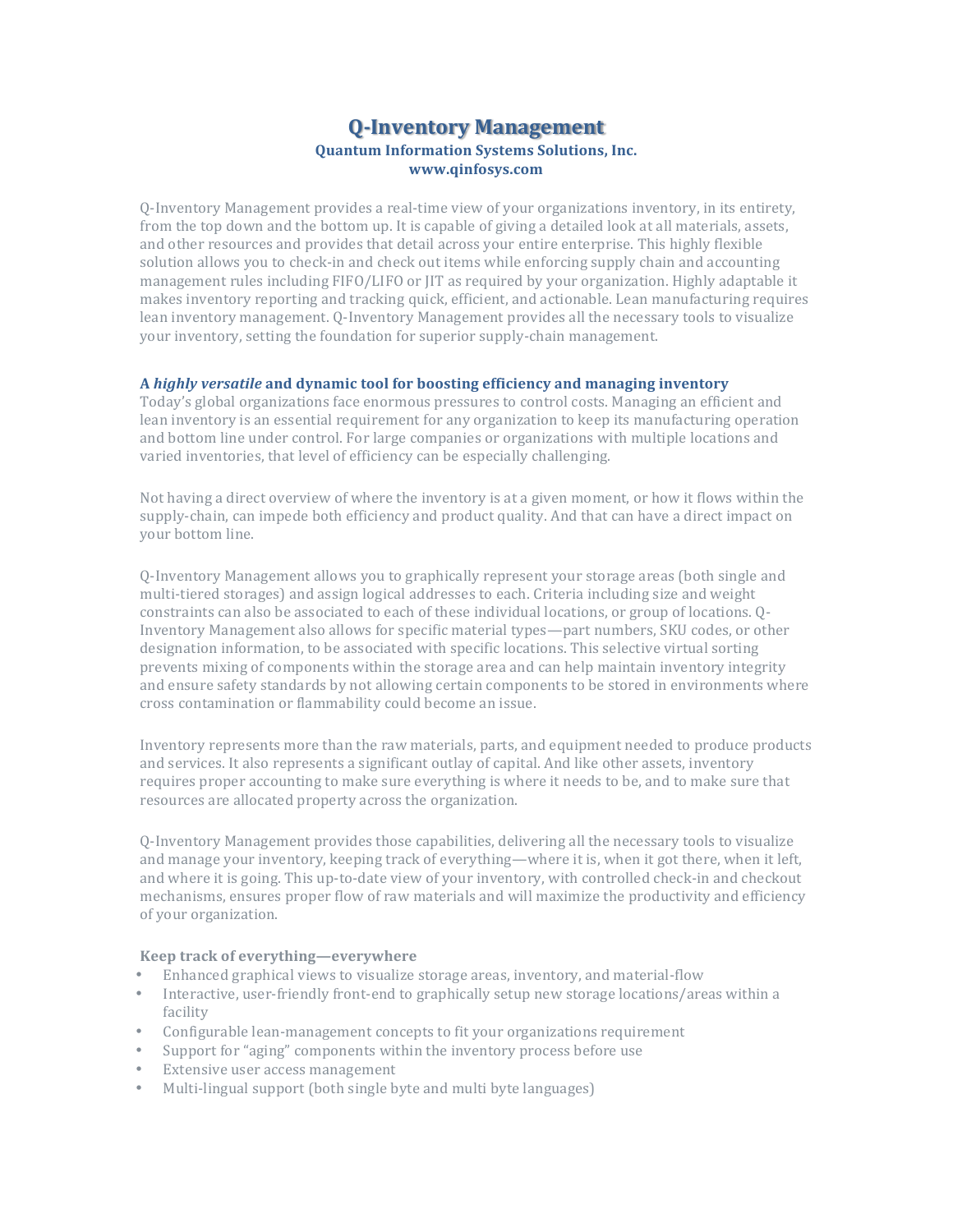### **Adapting to** *your* **business requirements**

Every business or organization is different, with varied requirements. And those needs change, almost constantly—sometimes on a global scale. To keep up with these changing requirements, and to keep up with the inventory needs of today's manufacturing enterprise, you need a tool that is equally powerful and adaptable.

And that's what O-Inventory Management delivers—scalable adaptability, and powerful traceability for inventory.

Q-Inventory Management integrates a wide range of check-in and check-out interfaces, with configurable software modules that can be installed on a range of equipment, from hand-held scanners (with integrated screens) and touch-screen devices to fork-lift mounted RF readers putting inventory management capabilities on the floor. Forklift drivers, logistics operations supervisors, even project managers are provided with the "right" request, based on the configured structure. And because different sub-inventories may require different rules for use, Q-Inventory Management can be changed on the fly to meet evolving needs or criteria.

Q-Inventory Management's interfaces access existing production planning systems, providing requests based on an established set of predetermined specifications. This allows real-time information to be gathered, sorted, and aggregated—providing a clear look as inventory is moved throughout your supply chain.

### **Improved traceability through** *enhanced* **tracking**

Traceability is essential for manufacturing businesses. The ability to identify the smallest part or component, and find it across a global enterprise, and then track its movements can save a lot of money in the face of a recall or other business issue. And having the right stuff on hand at the right time and in the right quantities can reduce downtime, improving manufacturing throughput.

True complete end-to-end traceability begins with inventory—parts, components, raw materials, and other resources—all assembled in multiple locations, and sometimes in transit. But having the right inventory is not enough, you need to be able to track, trace, and manage it.

Q-Inventory Management provides extensive tools to repack incoming and/or outgoing materials, while still ensuring all traceability aspects. It also allows you to "break" large modules containing thousands of parts to smaller batches and then generate the required barcodes necessary to ensure underlying traceability and accountability. This top-down/bottom-up view delivers traceability across your organization at whatever scale your require.

#### **Real-time management**

With inventory scattered across multiple locations, sometimes in different countries and on different continents, knowing what is where and when can be increasingly difficult. There are times when knowing not only where a pallet or container is—but also what is on that pallet or container, and where it came from—is essentials. O-Inventory Management monitors inventory levels and status of inventory/storage utilization in real-time, across your entire supply chain, so when something moves, you know it. This real-time view improves and enhances material flow within your organization, reducing costs related to stock management, inventory, and quality control.

## **Easy integration for** *efficient* **tracking and management**

Q-Inventory Management integrates directly with Q-Net Report Sapphire, Q-Dashboards, and Q-Marquee, making it possible to create adhoc reports and perform detailed analyses with ease. By integrating into your back office systems—including legacy systems—Q-Inventory Management